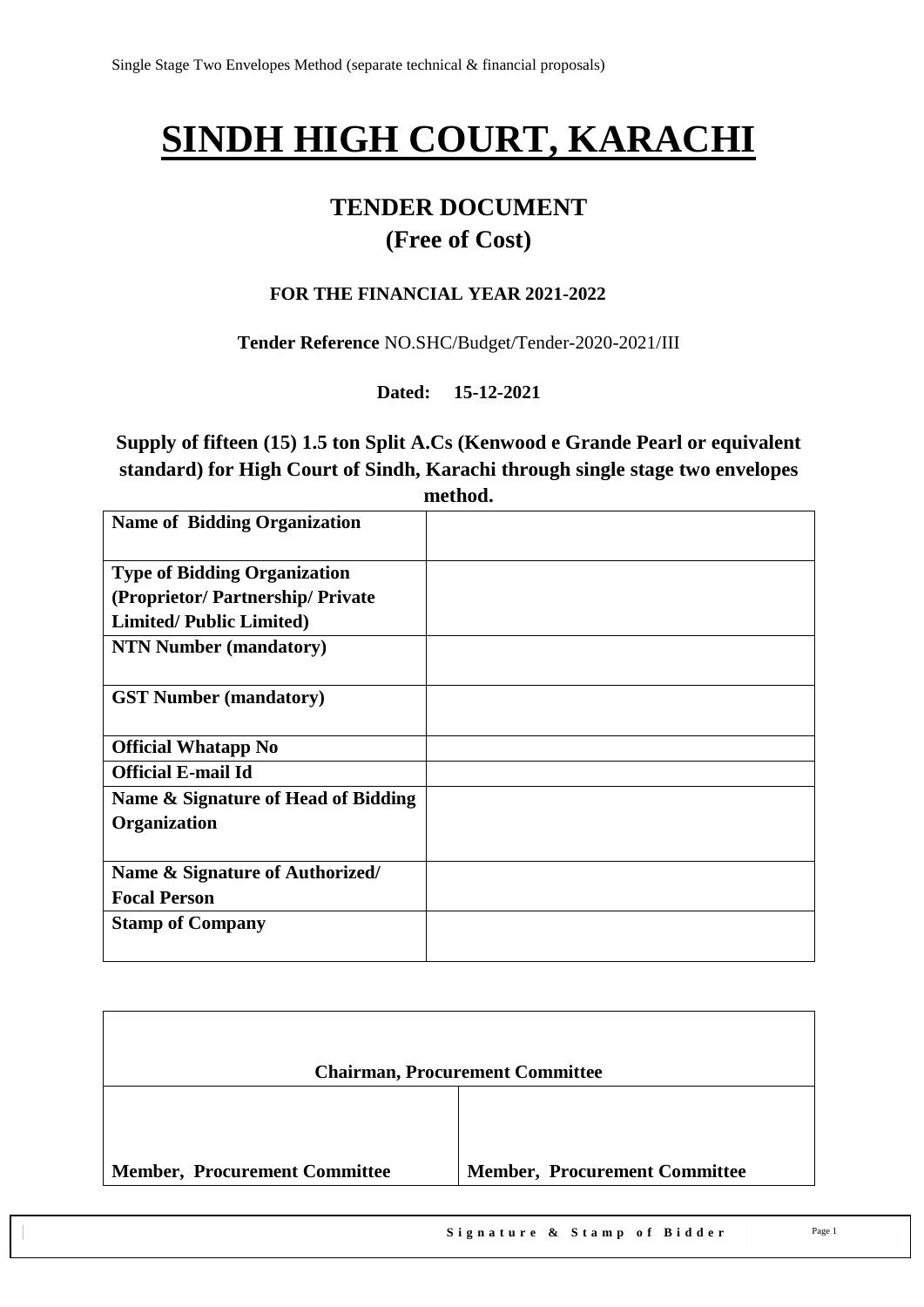# **Contents**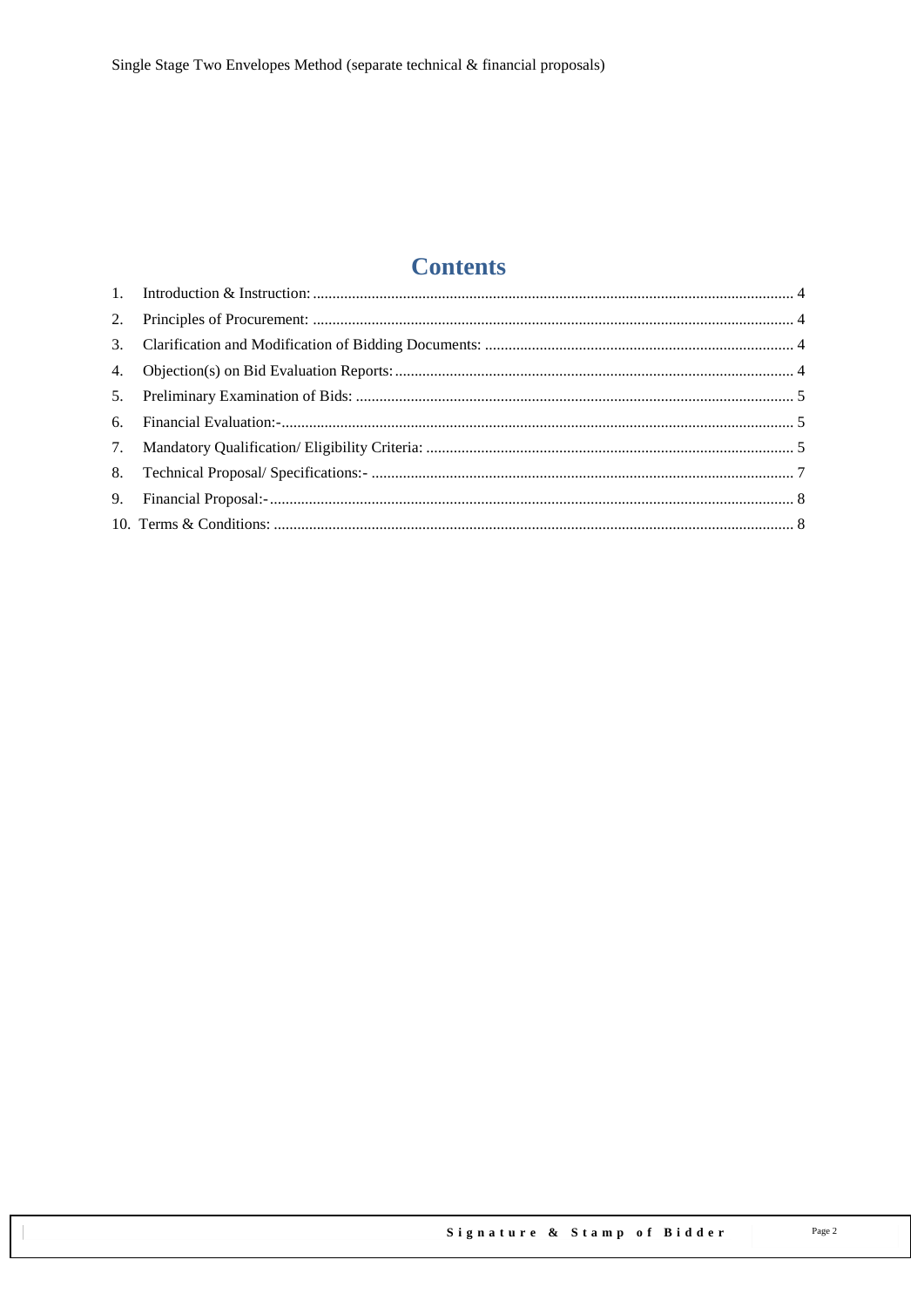Tender Reference No. 2021

**To,** 

**The Learned Registrar, Sindh High Court, Karachi.**

Respected Sir,

We, the undersigned, offer to provide our services for **"Supply of fifteen (15) 1.5 ton Split A.Cs (Kenwood e Grande Pearl or equivalent standard) for High Court of Sindh, Karachi through single stage two envelopes method"**, as a Bid, sealed in an envelope. **Mr.**  $h$ olding **CNIC No.** has been authorized to attend the Bid Meetings on behalf of our organization.

We understand that Sindh High Court is not bound to accept any Proposal you receive and reserves the right to accept or reject any offer and to annul the bidding process and reject all proposals without assigning any reason or having to owe any explanation whatsoever.

The decision of Purchase Committee shall be final and cannot be challenged on any ground at any forum and the Purchase Committee will not be liable for any loss or damage to any party acting in reliance thereon. Sincerely,

**Name: Designation: Name of Company Dated:**

*\*No need to print this on company letter head.*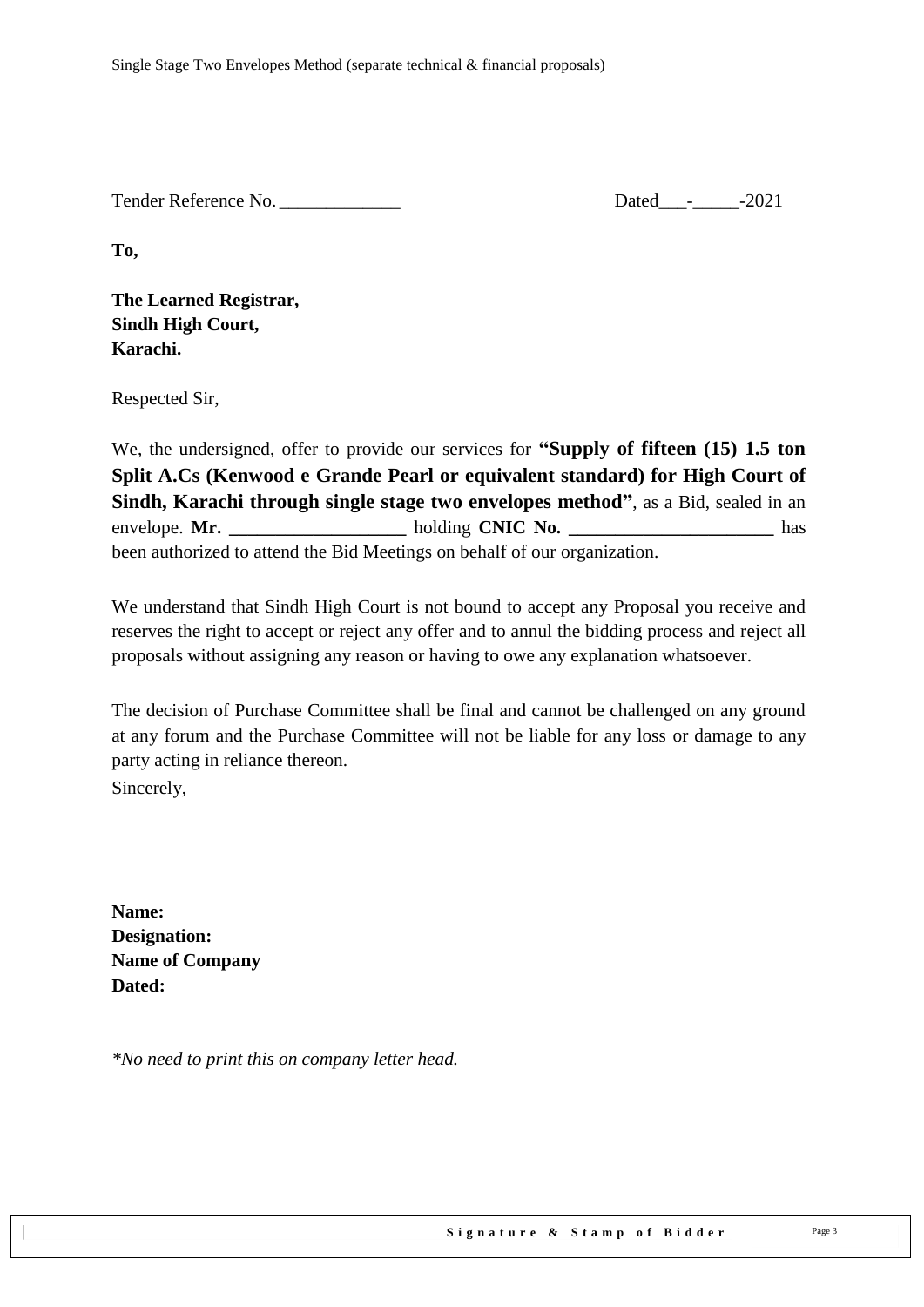# <span id="page-3-0"></span>**1. Introduction & Instruction:**

The SINDH HIGH COURT (SHC) is the highest judicial institution of the province of [Sindh.](https://en.wikipedia.org/wiki/Sindh) We are interested to purchase items, as mentioned in tender document, from your esteemed firm / agency in transparent manner. SHC reserves the right to increase/ decrease the quantities as per requirement in the light of availability of funds, as per rules.

| <b>Description</b>                                                                          | Date $\&$ time of Date $\&$ time   |                 |
|---------------------------------------------------------------------------------------------|------------------------------------|-----------------|
|                                                                                             | Submission of Bids   of Opening of |                 |
|                                                                                             |                                    | <b>Bids</b>     |
| <b>Supply of fifteen</b> (15) 1.5 ton Split A.Cs $\vert$ On or $6^{th}$ January, $\vert$ On |                                    | $6^{\text{th}}$ |
| (Kenwood e Grande Pearl or equivalent   2022 at 10:00 a.m.                                  |                                    | January,        |
| standard) for High Court of Sindh, Karachi                                                  |                                    | 2022<br>at      |
| through single stage two envelopes method.                                                  |                                    | $10:30$ a.m.    |

<span id="page-3-1"></span>Please be informed that in case of public holiday/ unforeseen events, tender will be opened on the next working day.

## **2. Principles of Procurement:**

 Sindh High Court believes in fair, open, transparent and corruption free tender process. It is ensured that procurements are conducted in a *fair and transparent manner* and the object of procurement brings value for money to our organization. Hence, bidders are directed to provide soft  $\&$  hard copies of all required documents as mentioned in "Eligibility" Criteria". We strictly follow "No Gift Policy" and do not favor any bidder. Any influence for winning the tender will disqualify the bidder from the tender process and bidder may be black listed for the life time subject to rules.

## <span id="page-3-2"></span>**3. Clarification and Modification of Bidding Documents:**

Bidding Document has been prepared as per rules. Clarifications (if any) for contents of bidding documents may be sent to the Procurement Committee comprising D.G (F&A), D.R (Accounts) and Accounts Officer, A.G Sindh through Registrar, High Court in writing, at least five calendar days prior to the date of opening of bid. Clarification in response to a query shall be uploaded on the official website of Sindh High Court. All bidders are advised to visit the website of Sindh High Court for keeping them updated.

## <span id="page-3-3"></span>**4. Objection(s) on Bid Evaluation Reports:**

 Bid Receiving Time Sheet, Bid Attendance Sheet, Eligibility Criteria Report, Technical Bid Evaluation Report and Financial Bid Evaluation Report shall be uploaded on the official website of High Court of Sindh. Objection(s) if any should be submitted within THREE (03) working days of uploading of reports. Thereafter, no objection shall be entertained.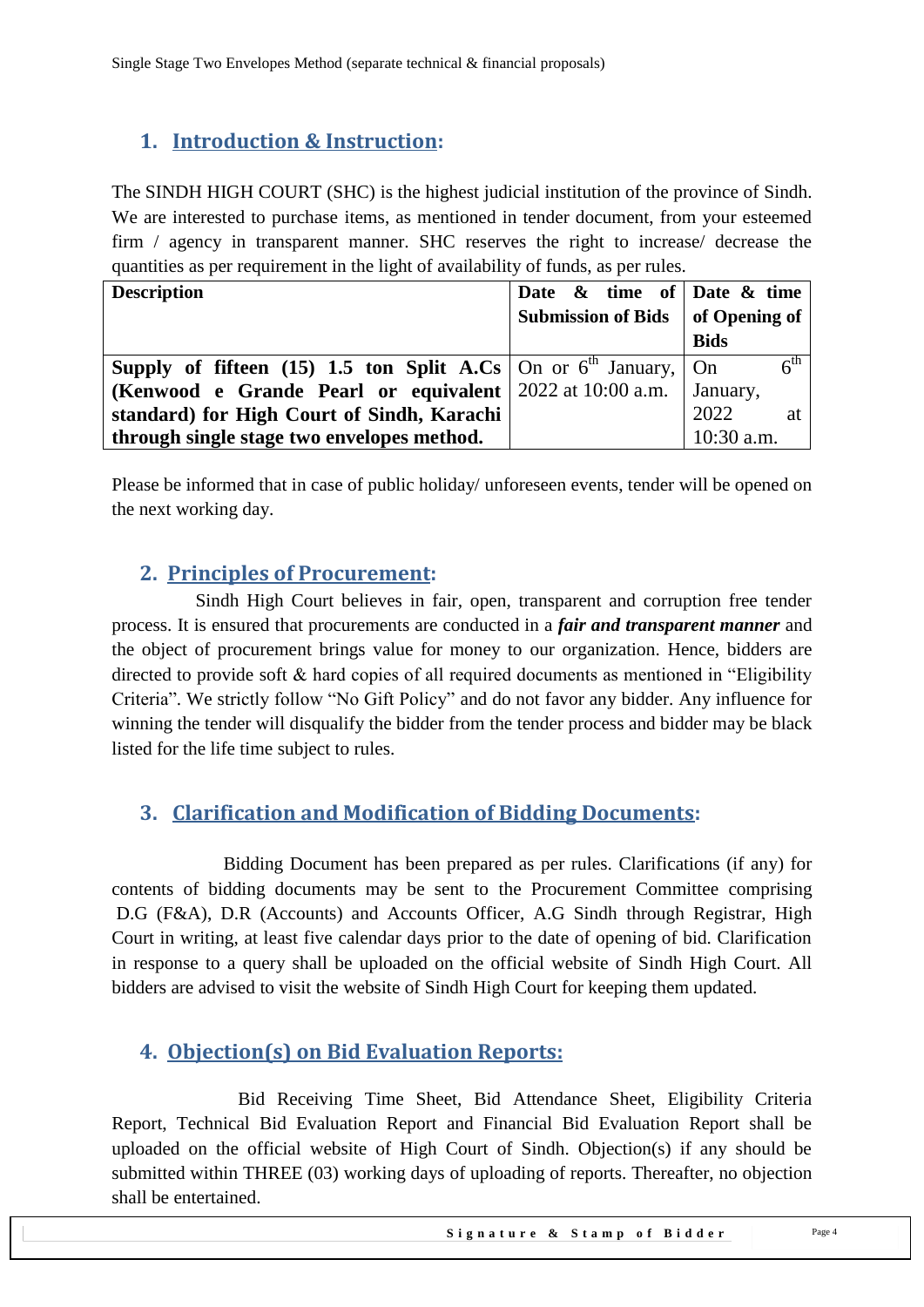Single Stage Two Envelopes Method (separate technical & financial proposals)

#### <span id="page-4-0"></span>**5. Preliminary Examination of Bids:**

 Procurement Committee shall examine the bids to confirm that all required documents (soft & hard copies) and specifications/ technical documentation requested in bidding documents have been provided, and to determine the completeness of each document submitted. If any of the required documents or information is missing, the bid shall be rejected. Further, Sindh High Court shall examine the Bid to confirm that all terms and conditions specified in the bidding documents have been accepted by the Bidder without any material deviation or reservation.

#### <span id="page-4-1"></span>**6. Financial Evaluation:-**

 Financial Evaluation of eligibility/technical qualified Bid (s) shall be done on the basis of unit rate of 1.5 ton split a.c including standard installation kit, transportation etc with all taxes as mentioned in financial proposal. All government taxes shall be applicable as per rules. Tender may be awarded to the lowest bidder (s) subject to fulfillment of all the terms & conditions of bidding documents and specifications/ requirements of Sindh High Court as mentioned in bidding documents and as per rules.

## <span id="page-4-2"></span>**7. Mandatory Qualification/ Eligibility Criteria:**

 Hard Copies (print out) of following documents are mandatory. The bids disqualified / not responsive to the Mandatory Qualification Criteria as mentioned below shall not be eligible for further Evaluation.

| S#             | <b>Eligibility Criteria</b>                                             | <b>Flagged</b> |
|----------------|-------------------------------------------------------------------------|----------------|
|                | Complete filled, signed & stamped Tender Document.                      | A              |
| 2              | Valid General Sales Tax (GST-FBR) Registration with Active Tax          | B              |
|                | Payer Status on FBR website                                             |                |
| 3              | Valid Income Tax (FBR) Registration with Active Tax Payer Status        | $\mathcal{C}$  |
|                | on FBR website                                                          |                |
| $\overline{4}$ | <b>Authenticate Dealership /Distributor/Reseller Certificate of the</b> |                |
|                | product which is being offered to Sindh High Court                      |                |
| 5              | Copies of at least THREE (03) Purchase Orders along with work           | E.             |
|                | completion certificate/ delivery challan of split a.cs during the last  |                |
|                | three years.                                                            |                |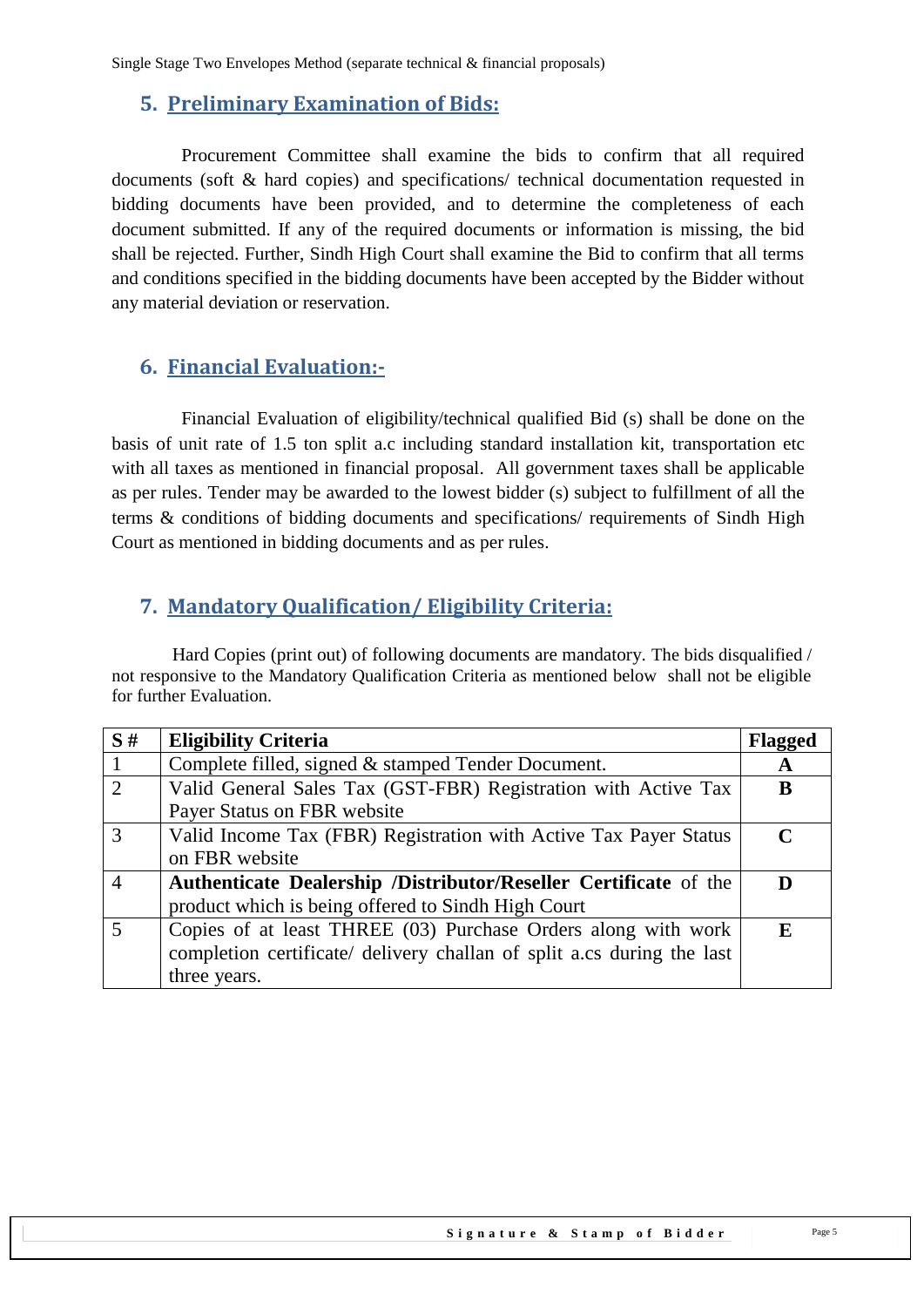| $6\overline{6}$ | Affidavit on stamp paper of Rs. 100/- duly notarized to the effect<br>that:                                 | F       |
|-----------------|-------------------------------------------------------------------------------------------------------------|---------|
|                 | $\mathbf{i}$ .<br>The bidder is neither blacklisted nor suspended by any                                    |         |
|                 | National / International, including Provincial and Federal                                                  |         |
|                 | Government                                                                                                  |         |
|                 | ii.<br>Any director or owner of the bidding company is not awarded<br>any punishment from any Court of Law. |         |
|                 | iii.<br>Bidder has submitted the correct and complete information                                           |         |
|                 | along with the bid/offer. If any document / information is                                                  |         |
|                 | found forged / engineered / fake / bogus at any stage, the                                                  |         |
|                 | bidder may be declared as Blacklisted in accordance with law                                                |         |
|                 | and the performance guarantee and payment, if any may be                                                    |         |
|                 | forfeited.                                                                                                  |         |
| $\overline{7}$  | Average annual turnover in preceding 3 financial years should not be                                        | G       |
|                 | less than Rs. 2 million demonstrated through income tax returns /                                           |         |
|                 | Audited statement of Accounts.                                                                              |         |
| 8               | Technical Bid / Proposal on Bidder's Letterhead duly signed and                                             | $\bf H$ |
|                 | stamped along with the required brochure/ technical data etc.                                               |         |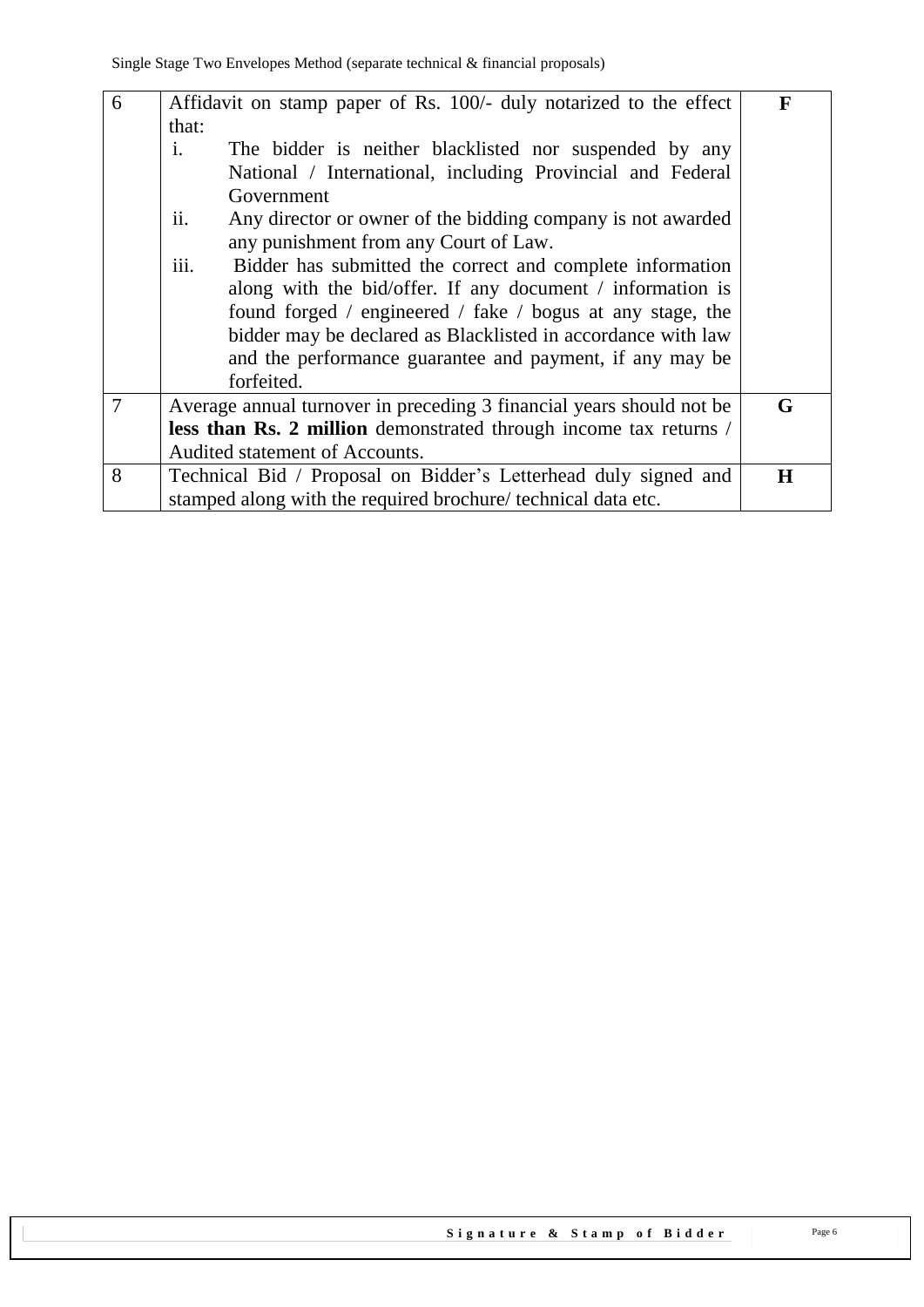# <span id="page-6-0"></span>**8. Technical Proposal/ Specifications:-**

| <b>Brand</b><br>Daikin or equivalent standard      |                                                                                                                                                                                                                                                                 | Specifications offered<br><b>Bidder</b> |  | $\mathbf{b}$ |
|----------------------------------------------------|-----------------------------------------------------------------------------------------------------------------------------------------------------------------------------------------------------------------------------------------------------------------|-----------------------------------------|--|--------------|
| <b>Brand</b>                                       | Kenwood e Grande Pearl KEG-1840S<br>or equivalent standard                                                                                                                                                                                                      |                                         |  |              |
| <b>Cooling</b><br><b>Power</b><br>in<br><b>Ton</b> | $1.5$ Ton                                                                                                                                                                                                                                                       |                                         |  |              |
| <b>Technology</b>                                  | Non-invertor                                                                                                                                                                                                                                                    |                                         |  |              |
| <b>Accessories</b>                                 | With all required accessories/ wires/<br>installation etc.                                                                                                                                                                                                      |                                         |  |              |
| <b>Installation</b>                                | Bidder will provide complete installation<br>kit. Cost of standard installation kit must<br>be included in price of split unit. No extra<br>charges shall be paid for installation kit.<br>Product will be installed by the<br>Technicians of Sindh High Court. |                                         |  |              |
| <b>Transporta</b><br>tion                          | Bidder will transport the units to Store of<br>Sindh High Court. Transportation charges<br>must be included in price of split unit.<br>No extra charges shall be paid for<br>transportation.                                                                    |                                         |  |              |
| <b>Warranty</b>                                    | <b>Standard Company Warranty</b><br>3 Years Compressor, 1 Year Parts &<br>Service.                                                                                                                                                                              |                                         |  |              |

|                                      | <b>Chairman, Procurement Committee</b> |
|--------------------------------------|----------------------------------------|
| <b>Member, Procurement Committee</b> | <b>Member, Procurement Committee</b>   |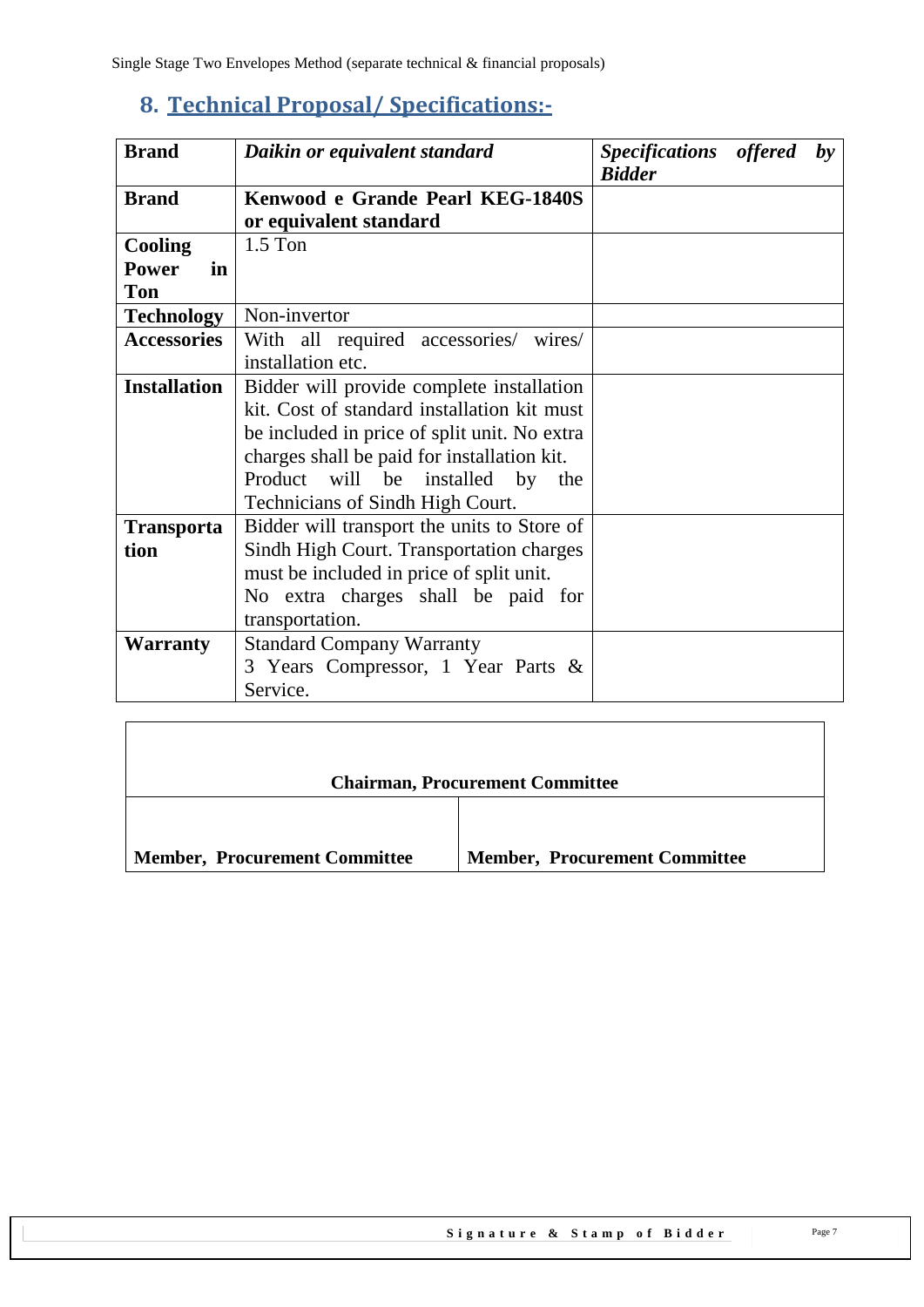## <span id="page-7-0"></span>**9. Financial Proposal:-**

- a) Rates must be quoted in Pakistani Currency.
- b) Rates must be inclusive of transportation/ installation and all other charges if any.
- c) All Government taxes shall be applicable as per rules and the same shall be deducted by the Office of A.G Sindh and its decision shall be final.
- d) No request for change in price shall be considered under any circumstances due to fluctuation in dollar prices or any other factor affecting the prices.

|      | <b>FINANCIAL PROPOSAL</b>                                         |                                                                                                          |                                                                                                        |
|------|-------------------------------------------------------------------|----------------------------------------------------------------------------------------------------------|--------------------------------------------------------------------------------------------------------|
| S.No | Make & Model                                                      | taxes<br>transportation/ other   other charges if any<br><i>if</i><br>charges<br>any<br>Rs. (in figures) | Unit Price with all Unit Price with all taxes<br>including including transportation/<br>Rs. (in words) |
|      | <b>Kenwood e Grande</b><br><b>Pearl or equivalent</b><br>standard |                                                                                                          |                                                                                                        |

|                                      | <b>Chairman, Procurement Committee</b> |
|--------------------------------------|----------------------------------------|
|                                      |                                        |
| <b>Member, Procurement Committee</b> | <b>Member, Procurement Committee</b>   |

## <span id="page-7-1"></span>**10. Terms & Conditions:**

- 1. **Bidding Method**: *Single Stage-Two Envelope method* will be adopted for bidding process as per SPPRA Rules.
- 2. **Qualification/ Eligibility:** Bidders are bound to submit soft and hard copies of all documents as mentioned in Eligibility Criteria Section, in order to establish their eligibility to participate in bid. In case of non-availability of either, soft or hard copy, bidder may be disqualified.
- 3. **Bid Security**: Bid Security of 1% of total quoted amount will be deposited along with Tender Document in shape of BID SECURITY FORM/ PAY ORDER/ BANK DRAFT as reflected in tender notice. Bid Security should favour Registrar, High Court of Sindh, Karachi. The bid security of unsuccessful bidder will be released by SHC after award of work or after expiry of bid validity period as per rules.
- 4. **Late Bids**: Sindh High Court shall not consider any bid that arrives after the deadline for submission of bids, as reflected in NIT. Any bid received after the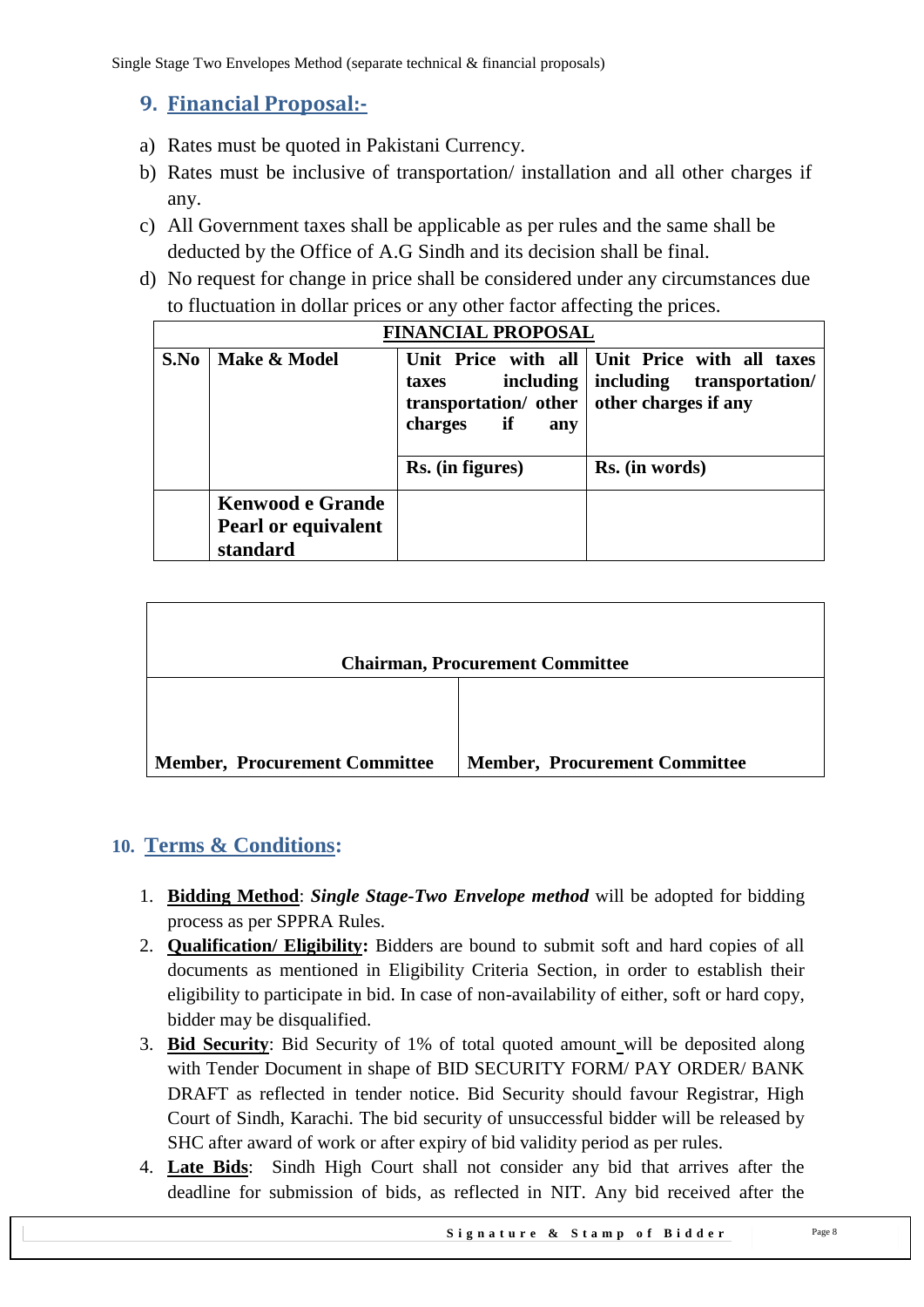deadline for submission of bids shall be declared late, rejected, and returned unopened to the Bidder.

- 5. **Responsive Bids**: A substantially responsive Bid is one that conforms to all the terms, conditions, and specifications of the Bidding Documents without material deviation, reservation, or omission. Non-responsive Bids shall not be considered. Bidders are advised in their own interest to prepare their bids as per format, requirements, terms & conditions, mentioned in bid documents. Bidders are also advised to submit soft and hard copies of all required documents along with their bids.
- 6. **Award of Contract**: Sindh High Court may award the Contract to the **qualified Bidder** whose offer has been determined to be the lowest bid and is substantially responsive to the Bidding Documents, provided further that the Bidder is determined to be qualified to perform the Contract satisfactorily.
- 7. **Notification/ Purchase Order for Award of Contract**: Prior to the expiration of the period of bid validity, Sindh High Court will notify the successful Bidder, in writing, that its Bid has been accepted. Until a formal Contract is prepared and executed, the purchase order/ notification of award shall constitute a binding Contract.
- 8. **Performance Security**: The bid security of successful bidder will be released after submission of Performance Security equal to **5% of total cost of contract**.
- 9. **Release of Performance Security**: Performance Security shall be released after successful delivery of goods and issuance of satisfactory certificate from the concerned officer.
- 10. **Validity Period:** The procurement contract will be awarded within bid **validity period i.e. 90 days** as per SPRRA Rules.
- 11. **Receiving/Acceptance of Purchase Order:** The vendor will sign the copy of the Purchase Order as acknowledgement. Copy of Purchase Order along with relevant documents must be submitted along with bill.
- 12. **Delivery Mechanism**: Successful bidder shall deliver the goods within **thirty (30) calendar days** of issuance of Purchase Order. No request for extension in delivery date shall be considered.
- 13. **Delayed Delivery:** 1% penalty of the total amount will be imposed per day for which the company/firm/agency failed to deliver within the delivery/execution period.
- 14. **Inspection:** Physical inspection will be carried out by the Building Supervisor of this Court. Ordered material is subject to final inspection at the time of delivery.
- 15. **Quantity Delivered:** Competent Authority reserves the right to increase/decrease the quantity as per requirement and availability of funds, as per rules.
- 16. **Payment Term:** Payment shall not be made in advance before making delivery. Payment shall be issued by the office of A.G Sindh and cheque will be handed over to bidder (s) or his authorized representative (s).
- 17. **Condition of Goods**: All items must meet in all respects with the sample/specifications  $\&$  conditions of the Order and must be in good condition  $\&$ conform to the best industrial quality standards; otherwise they will be liable to be rejected as per rules.
- 18. **Rejection of Goods:** We reserve the right to cancel any or all the items if material is not in accordance with our specification or if the delivery is delayed.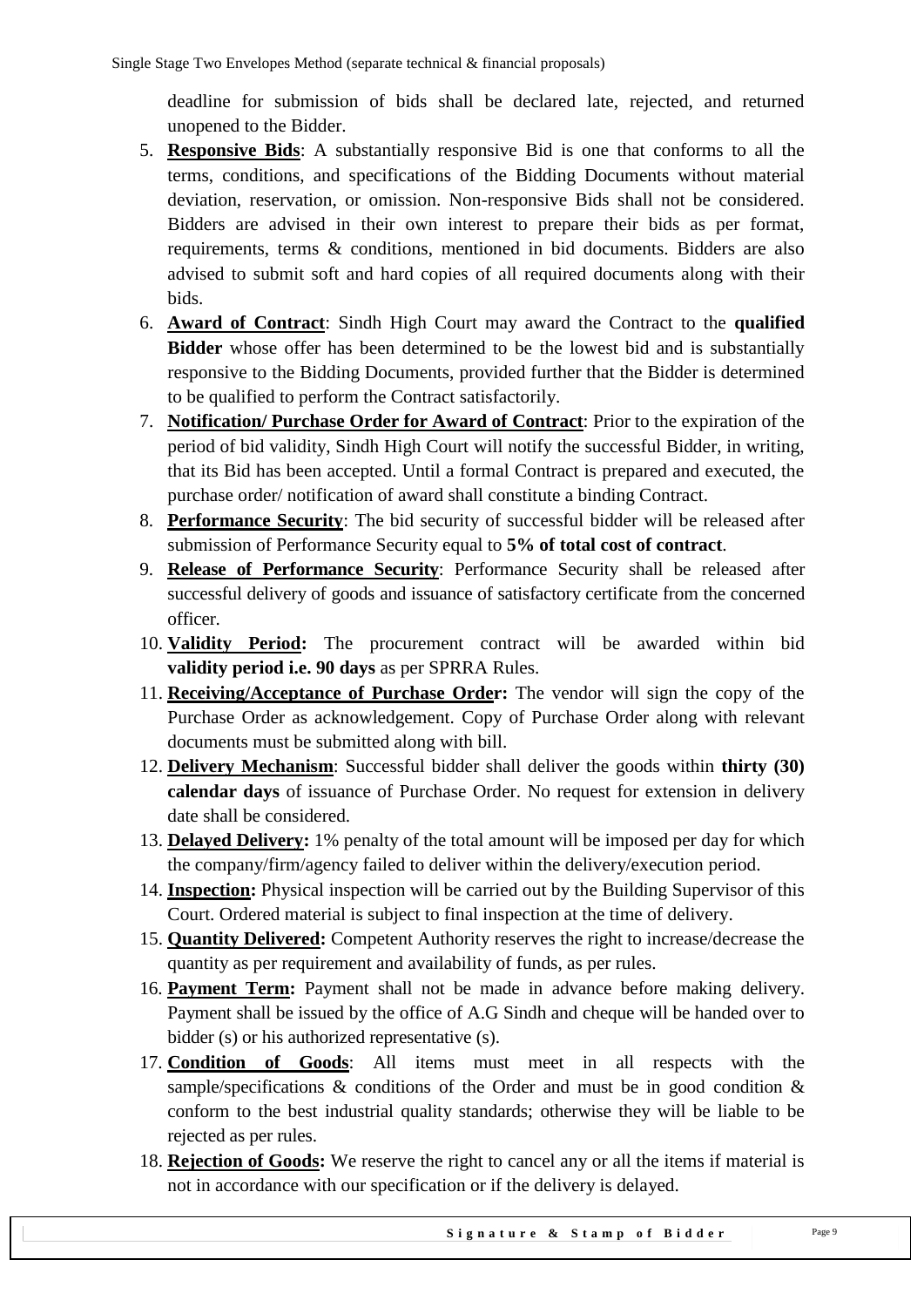- 19. **Disclosure of Confidential Script/Material:** All rights reserve with the SHC and no information either in written/electronic media/copying form should be disseminated without the permission of the authority.
- 20. **Resolution of Differences:** In case of any difference or dispute arises between the parties, the same shall be dealt with as per rules.
- 21. **Rules, Regulations & Policies:** All rules, regulations and policies will be governed in accordance to the SPPRA.
- 22. **Mistakes in Calculation:** The contractor/ supplier will be liable for any mistakes in calculation of price/ rate and amount and shall be liable to suffer the loss arises at any stage of contract, due to mistakes in calculation or tax rates.
- 23. **Government tax(es), levi(es) and charges(s)**: All Government taxes (including Income tax and stamp duty), levies and charges will be charged as per rules. Bidder should keep them updated regarding taxation issues in consultation with the relevant tax regulatory authorities.
- 24. **Stamp Duty**: Stamp duty will be levied as per rules. All matters of stamp duty shall be dealt with by the budget branch and A.G Sindh.
- 25. **Alternative Bids**: Alternative bids shall not be considered and complete tender shall be rejected being non-responsive.
- 26. **Cost of Bidding**: Tender documents can be downloaded free of cost. However, the Bidder shall bear all costs associated with the preparation and submission of its bid, and Sindh High Court shall not be responsible or liable for those costs, regardless of the conduct or outcome of the bidding process.
- 27. **Rights of Sindh High Court**: Sindh High Court reserves the right to accept or reject any bid, and to annul the bidding process and reject all bids at any time prior to contract award, without thereby incurring any liability to Bidders.
- 28. **Interest on Late Payments**: No interest shall be paid on late payment if cheque is received late from the Office of A.G Sindh. However, every effort shall be made for timely payments to successful bidders.
- 29. **Insurance:** The goods supplied under that contract should be fully insured. All cost of insurance shall be paid by the successful bidder. If the goods are not insured then risk if any shall be suffered by the successful bidder
- 30. **Warrants:** Supplier must warrants that goods supplied would be new, unused and as per best industrial standards. All terms and conditions of standard warranty shall be applicable.
- 31. **Termination of Contract**: SHC may terminate the contract, if the successful bidder fails to supply all or parts of goods within definite time or fails to perform any other obligations of contract or bidder has failed to submit performance security or bidder has involved in fraud/ corruption.
- 32. **Manipulation of Tender Documents**: Any type of manipulation/ alteration/ changes in tender document by the bidder for favoring the bidder shall not be tolerated under any circumstances and bid shall be rejected being non-responsive.